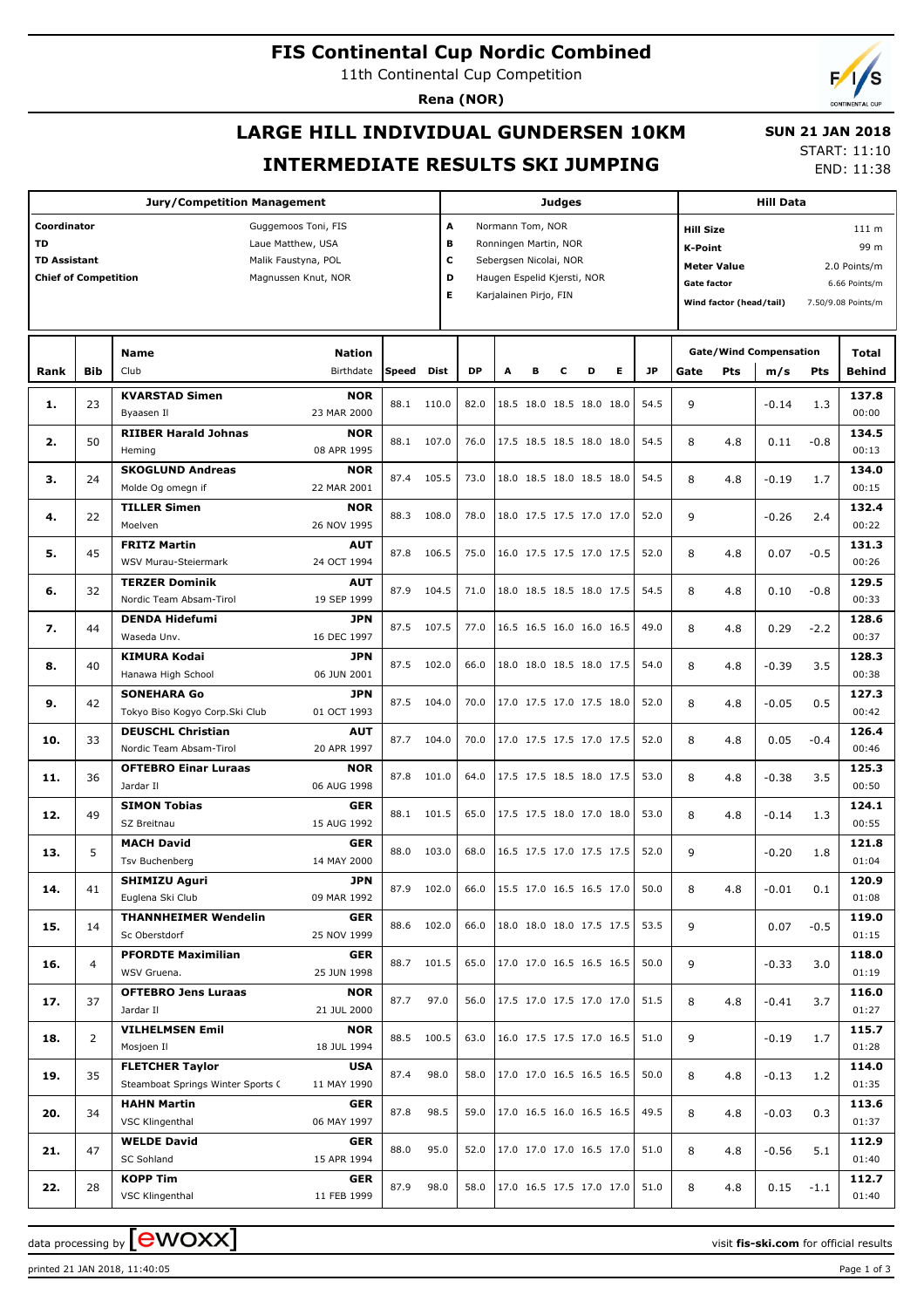## **FIS Continental Cup Nordic Combined**

11th Continental Cup Competition

**Rena (NOR)**

## **LARGE HILL INDIVIDUAL GUNDERSEN 10KM**

#### **SUN 21 JAN 2018**

#### **INTERMEDIATE RESULTS SKI JUMPING**

START: 11:10 END: 11:38

|      |                | <b>Name</b>                        |                           |       |      |           |   |                          |                          |                          |                          |      |          |     | <b>Gate/Wind Compensation</b> |        | Total                                                                                                                                                                                                                                                                                                                 |
|------|----------------|------------------------------------|---------------------------|-------|------|-----------|---|--------------------------|--------------------------|--------------------------|--------------------------|------|----------|-----|-------------------------------|--------|-----------------------------------------------------------------------------------------------------------------------------------------------------------------------------------------------------------------------------------------------------------------------------------------------------------------------|
| Rank | <b>Bib</b>     | Club                               | Birthdate                 | Speed | Dist | <b>DP</b> | A | в                        | с                        | D                        | E.                       | JP.  | Gate     | Pts | m/s                           | Pts    | Behind                                                                                                                                                                                                                                                                                                                |
|      |                | <b>SKAARSET Lars Ivar</b>          | <b>NOR</b>                |       |      |           |   |                          |                          |                          |                          |      |          |     |                               |        | 112.7                                                                                                                                                                                                                                                                                                                 |
| 22.  | 18             | Soere Aal il                       | 05 JAN 1998               | 87.8  | 99.5 | 61.0      |   | 17.5 17.5 17.5 17.5 17.0 |                          |                          |                          | 52.5 | 9        |     | 0.11                          | $-0.8$ | 01:40                                                                                                                                                                                                                                                                                                                 |
|      |                | <b>ANDREWS Grant</b>               | <b>USA</b>                |       |      |           |   |                          |                          |                          |                          |      |          |     |                               |        | 109.7                                                                                                                                                                                                                                                                                                                 |
| 24.  | 21             |                                    | 03 DEC 1997               | 88.0  | 99.0 | 60.0      |   | 17.5 17.0 17.5 16.5 17.0 |                          |                          |                          | 51.5 | 9        |     | 0.24                          | $-1.8$ | 01:52                                                                                                                                                                                                                                                                                                                 |
|      |                | Steamboat Springs Winter Sports C  |                           |       |      |           |   |                          |                          |                          |                          |      |          |     |                               |        |                                                                                                                                                                                                                                                                                                                       |
| 24.  | 17             | <b>RETTENEGGER Thomas</b>          | AUT                       | 88.5  | 98.0 | 58.0      |   | 17.0 17.0 17.5 17.0 16.5 |                          |                          |                          | 51.0 | 9        |     | $-0.08$                       | 0.7    | 109.7                                                                                                                                                                                                                                                                                                                 |
|      |                | TSU St. Veit im Pongau-Salzburg    | 05 FEB 2000               |       |      |           |   |                          |                          |                          |                          |      |          |     |                               |        | 01:52                                                                                                                                                                                                                                                                                                                 |
| 24.  | 3              | <b>FLATLA Kasper Moen</b>          | NOR                       | 88.2  | 98.5 | 59.0      |   | 15.5 15.5 15.0 15.5 15.5 |                          |                          |                          | 46.5 | 9        |     | $-0.46$                       | 4.2    |                                                                                                                                                                                                                                                                                                                       |
|      |                | Jardar II                          | 22 FEB 1999               |       |      |           |   |                          |                          |                          |                          |      |          |     |                               |        |                                                                                                                                                                                                                                                                                                                       |
| 27.  | 48             | <b>JOHANSEN Truls Soenstehagen</b> | NOR                       | 87.6  | 94.5 | 51.0      |   | 17.5 17.0 17.0 17.0 16.5 |                          |                          |                          | 51.0 | 8        | 4.8 | -0.30                         |        |                                                                                                                                                                                                                                                                                                                       |
|      |                | Elverum Hopp                       | 26 JUN 1991               |       |      |           |   |                          |                          |                          |                          |      |          |     |                               |        |                                                                                                                                                                                                                                                                                                                       |
| 28.  | 26             | <b>ABRAMOV Konstantin</b>          | <b>RUS</b>                | 87.5  | 95.5 | 53.0      |   | 16.5 17.0 17.0 17.0 16.5 |                          |                          |                          | 50.5 | 8        | 4.8 | -0.08                         |        | 109.0                                                                                                                                                                                                                                                                                                                 |
|      |                | Moskovskaya Obl. GBU TSOVS         | 29 JUN 1997               |       |      |           |   |                          |                          |                          |                          |      |          |     |                               |        | 01:55                                                                                                                                                                                                                                                                                                                 |
| 29.  | 51             | <b>JOEBSTL Thomas</b>              | AUT                       | 87.8  | 95.0 | 52.0      |   | 17.0 17.0 17.5 17.0 17.0 |                          |                          |                          | 51.0 | 8        | 4.8 | 0.14                          |        | 106.8                                                                                                                                                                                                                                                                                                                 |
|      |                | SG Klagenfurt-Kaernten             | 22 SEP 1995               |       |      |           |   |                          |                          |                          |                          |      |          |     |                               |        | 02:04                                                                                                                                                                                                                                                                                                                 |
| 30.  | 38             | <b>GERSTGRASER Paul</b>            | AUT                       | 87.6  | 92.0 | 46.0      |   | 17.0 16.0 16.0 17.0 16.5 |                          |                          |                          | 49.5 | 8        | 4.8 | -0.66                         |        | 106.3                                                                                                                                                                                                                                                                                                                 |
|      |                | SV Schwarzach-Salzburg             | 22 MAY 1995               |       |      |           |   |                          |                          |                          |                          |      |          |     |                               |        | 02:06                                                                                                                                                                                                                                                                                                                 |
| 31.  | 39             | YAMAMOTO Ryota                     | JPN                       | 87.0  | 92.5 | 47.0      |   | 16.0 16.5 17.0 16.5 16.5 |                          |                          |                          | 49.5 | 8        |     | $-0.54$                       |        | 106.2                                                                                                                                                                                                                                                                                                                 |
|      |                | Waseda Unv.                        | 13 MAY 1997               |       |      |           |   |                          |                          |                          |                          |      |          | 4.8 |                               |        | 02:06                                                                                                                                                                                                                                                                                                                 |
|      |                | <b>ZEMAN Martin</b>                | <b>CZE</b>                | 87.5  | 95.0 |           |   |                          |                          |                          |                          | 50.5 |          |     |                               |        | 109.7<br>01:52<br>109.5<br>2.7<br>01:53<br>0.7<br>$-1.0$<br>6.0<br>4.9<br>106.1<br>$-1.2$<br>02:07<br>105.0<br>$-1.8$<br>02:11<br>104.4<br>$-0.4$<br>02:14<br>103.0<br>$-2.0$<br>02:19<br>101.2<br>$-1.6$<br>02:26<br>99.8<br>02:32<br>98.4<br>02:38<br>98.4<br>02:38<br>97.1<br>0.8<br>02:43<br>96.4<br>0.4<br>02:46 |
| 32.  | 31             | ASO Dukla Liberec                  | 01 JUL 1993               |       |      | 52.0      |   | 17.5 17.0 16.5 16.5 17.0 |                          |                          |                          |      | 8        | 4.8 | 0.16                          |        |                                                                                                                                                                                                                                                                                                                       |
| 33.  |                | <b>BURAAS Lars</b>                 | NOR                       |       |      |           |   |                          |                          |                          |                          |      |          |     |                               |        |                                                                                                                                                                                                                                                                                                                       |
|      | 29             | Hurdal II                          | 17 JAN 1995               | 87.4  | 94.5 | 51.0      |   | 17.0 17.0 17.0 17.0 17.0 |                          |                          |                          | 51.0 | 8        | 4.8 | 0.24                          |        |                                                                                                                                                                                                                                                                                                                       |
| 34.  |                | <b>RUNGGALDIER Lukas</b>           | <b>ITA</b>                | 87.5  |      |           |   |                          |                          |                          |                          |      |          |     |                               |        |                                                                                                                                                                                                                                                                                                                       |
|      | 43             | <b>GS FIAMMEGIALLE</b>             | 31 JUL 1987               |       | 93.5 | 49.0      |   | 17.5 16.5 17.5 16.5 17.0 |                          |                          |                          | 51.0 | 8        | 4.8 | 0.06                          |        |                                                                                                                                                                                                                                                                                                                       |
| 35.  |                | <b>LOOMIS Adam</b>                 | <b>USA</b>                |       |      |           |   |                          |                          |                          |                          |      |          |     |                               |        |                                                                                                                                                                                                                                                                                                                       |
|      | 20             | Flying Eagles Ski Club             | 19 MAR 1992               | 88.2  | 96.5 | 55.0      |   | 17.0 16.5 17.0 15.5 16.5 |                          |                          |                          | 50.0 | 9        |     | 0.27                          |        |                                                                                                                                                                                                                                                                                                                       |
|      |                | <b>MASTIEV Samir</b>               | <b>RUS</b>                |       |      |           |   |                          |                          |                          |                          |      |          |     |                               |        |                                                                                                                                                                                                                                                                                                                       |
| 36.  | 30             | Ekaterinburg Dinamo                | 13 JAN 1993               | 88.1  | 94.0 | 50.0      |   |                          | 15.5 16.0 16.0 16.5 16.0 |                          |                          | 48.0 | 8        | 4.8 | 0.21                          |        |                                                                                                                                                                                                                                                                                                                       |
|      |                | <b>SALMELA Olli</b>                | <b>FIN</b>                |       |      |           |   |                          |                          |                          |                          |      |          |     | 0.02                          | $-0.2$ |                                                                                                                                                                                                                                                                                                                       |
| 37.  | 8              | Ounasvaaran Hiihtoseura            | 27 MAY 1994               | 88.0  | 94.0 | 50.0      |   |                          |                          | 16.5 17.0 17.0 16.5 16.5 |                          | 50.0 | 9        |     |                               |        |                                                                                                                                                                                                                                                                                                                       |
|      |                | <b>MRAZ Noa Ian</b>                | AUT                       |       |      |           |   |                          |                          |                          |                          |      |          |     |                               |        |                                                                                                                                                                                                                                                                                                                       |
| 38.  | 27             | SG Klagenfurt-Kaernten             | 17 OCT 1996               | 88.1  | 91.5 | 45.0      |   |                          |                          |                          | 17.0 16.5 16.5 16.5 16.5 | 49.5 | 8<br>4.8 |     | 0.12                          | $-0.9$ |                                                                                                                                                                                                                                                                                                                       |
|      |                | <b>MAIERHOFER Manuel</b>           | <b>ITA</b>                |       |      |           |   |                          |                          |                          |                          |      |          |     |                               |        |                                                                                                                                                                                                                                                                                                                       |
| 38.  | 19             | <b>GS FIAMMEGIALLE</b>             | 17 DEC 1992               | 88.5  | 97.0 | 56.0      |   | 17.0 16.0 15.0 15.0 15.5 |                          |                          |                          | 46.5 | 9        |     | 0.54                          | $-4.1$ |                                                                                                                                                                                                                                                                                                                       |
|      |                | <b>FLASCHBERGER Bernhard</b>       | <b>AUT</b>                |       |      |           |   |                          |                          |                          |                          |      |          |     |                               |        |                                                                                                                                                                                                                                                                                                                       |
| 40.  | 46             | TSU St. Veit-Salzburg              | 06 JUL 1996               | 87.6  | 90.5 | 43.0      |   | 16.0 16.0 16.5 15.5 17.0 |                          |                          |                          | 48.5 | 8        | 4.8 | $-0.09$                       |        |                                                                                                                                                                                                                                                                                                                       |
|      |                | <b>SALO Jussi</b>                  | FIN                       |       |      |           |   |                          |                          |                          |                          |      |          |     |                               |        |                                                                                                                                                                                                                                                                                                                       |
| 41.  | 16             | Tampereen Pyrintoe                 | 24 NOV 1991               | 88.1  | 92.5 | 47.0      |   | 16.5 16.5 16.0 16.0 16.5 |                          |                          |                          | 49.0 | 9        |     | $-0.04$                       |        |                                                                                                                                                                                                                                                                                                                       |
|      |                | <b>SHUMATE Jared</b>               | <b>USA</b>                |       |      |           |   |                          |                          |                          |                          |      |          |     |                               |        | 94.7                                                                                                                                                                                                                                                                                                                  |
| 42.  | 15             | Park City Ski and Snowboard        | 06 MAR 1999               | 87.7  | 91.0 | 44.0      |   | 16.5 16.0 16.0 16.5 16.5 |                          |                          |                          | 49.0 | 9        |     | $-0.19$                       | 1.7    | 02:52                                                                                                                                                                                                                                                                                                                 |
|      |                | <b>MAH Nathaniel</b>               | <b>CAN</b>                |       |      |           |   |                          |                          |                          |                          |      |          |     |                               |        | 92.6                                                                                                                                                                                                                                                                                                                  |
| 43.  | 10             | Altius Nordic ski club             | 08 SEP 1995               | 86.3  | 90.0 | 42.0      |   | 17.0 17.0 17.0 17.0 16.0 |                          |                          |                          | 51.0 | 9        |     | 0.05                          | $-0.4$ | 03:01                                                                                                                                                                                                                                                                                                                 |
|      |                | <b>GIANMOENA Luca</b>              | ITA                       |       |      |           |   |                          |                          |                          |                          |      |          |     |                               |        | 91.4                                                                                                                                                                                                                                                                                                                  |
| 44.  | 25             | LAVAZE' VARENA                     | 16 NOV 1997               | 87.5  | 87.0 | 36.0      |   | 17.0 16.0 16.5 16.0 16.5 |                          |                          |                          | 49.0 | 8        | 4.8 | $-0.18$                       | 1.6    | 03:06                                                                                                                                                                                                                                                                                                                 |
|      |                | <b>KONOPLEV Ivan</b>               | <b>RUS</b>                |       |      |           |   |                          |                          |                          |                          |      |          |     |                               |        | 89.4                                                                                                                                                                                                                                                                                                                  |
| 45.  | 11             | KOR 1 Vyborgskaya SDUSHOR          | 04 MAY 1998               | 87.8  | 89.0 | 40.0      |   | 16.5 16.5 16.5 16.5 16.0 |                          |                          |                          | 49.5 | 9        |     | 0.01                          | $-0.1$ | 03:14                                                                                                                                                                                                                                                                                                                 |
|      |                | <b>RAKPAROV Chingiz</b>            | KAZ                       |       |      |           |   |                          |                          |                          |                          |      |          |     |                               |        | 89.4                                                                                                                                                                                                                                                                                                                  |
| 45.  | 6              |                                    | 05 JUL 1995               | 87.5  | 90.0 | 42.0      |   |                          |                          |                          | 14.0 15.5 14.5 15.0 16.0 | 45.0 | 9        |     | $-0.26$                       | 2.4    | 03:14                                                                                                                                                                                                                                                                                                                 |
|      |                | <b>PASHAEV Alexander</b>           |                           |       |      |           |   |                          |                          |                          |                          |      |          |     |                               |        |                                                                                                                                                                                                                                                                                                                       |
| 47.  | 12             | St.Petersburg SHVSM po ZVS.        | <b>RUS</b><br>06 DEC 1997 | 87.2  | 89.5 | 41.0      |   |                          |                          |                          | 16.5 16.5 16.5 16.0 16.0 | 49.0 | 9        |     | 0.10                          | $-0.8$ | 89.2<br>03:14                                                                                                                                                                                                                                                                                                         |
|      |                | <b>SLAVIK Frantisek</b>            |                           |       |      |           |   |                          |                          |                          |                          |      |          |     |                               |        | 75.6                                                                                                                                                                                                                                                                                                                  |
| 48.  | $\overline{7}$ | Ski Club harrachov                 | CZE<br>24 MAY 1998        | 88.3  | 82.5 | 27.0      |   | 16.5 16.0 15.5 15.0 16.0 |                          |                          |                          | 47.5 | 9        |     | -0.12                         | 1.1    | 04:09                                                                                                                                                                                                                                                                                                                 |
|      |                |                                    |                           |       |      |           |   |                          |                          |                          |                          |      |          |     |                               |        |                                                                                                                                                                                                                                                                                                                       |

printed 21 JAN 2018, 11:40:05 Page 2 of 3

data processing by **CWOXX** and  $\overline{A}$  wisit **fis-ski.com** for official results